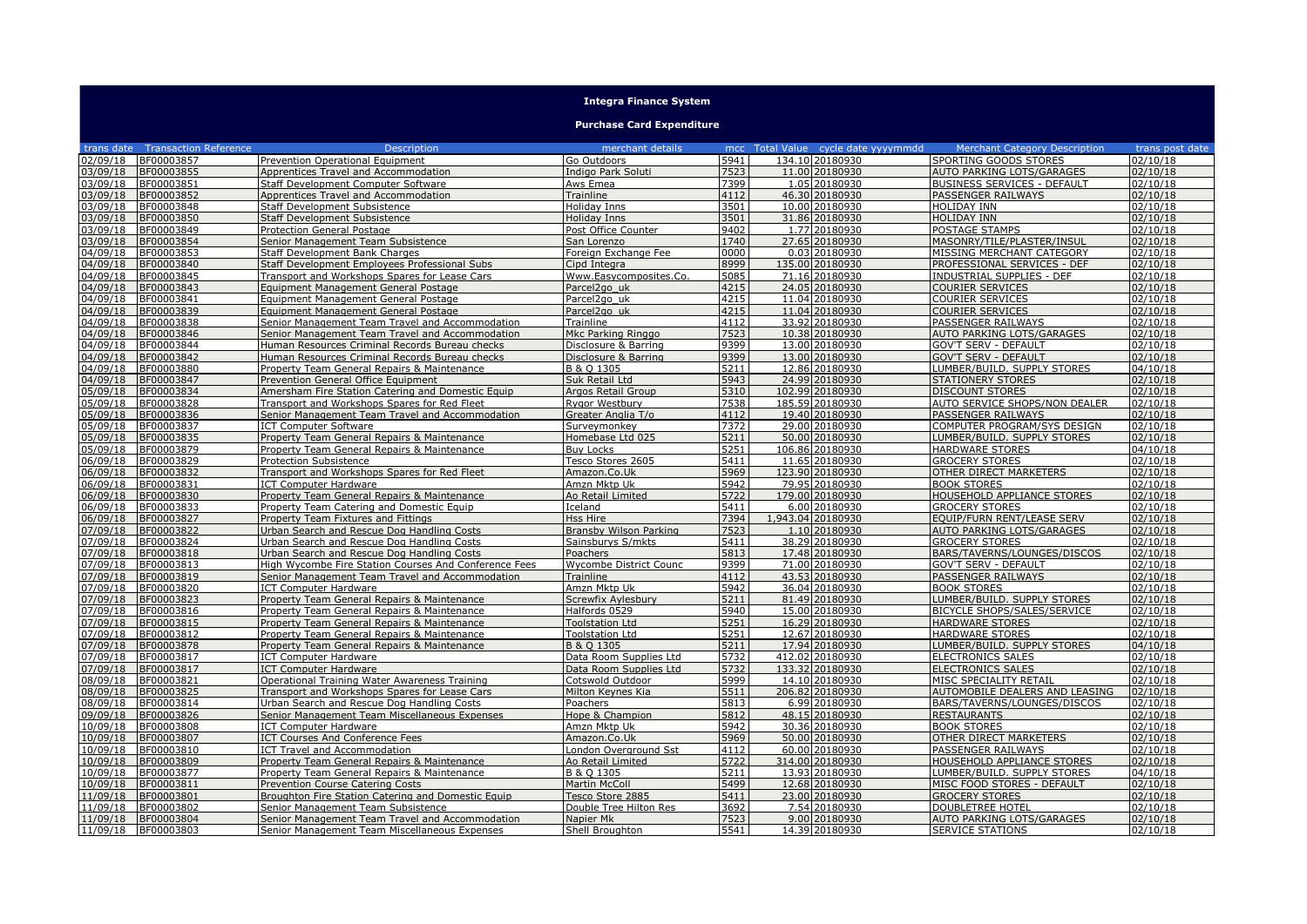| 11/09/18             | BF00003805               | <b>ICT Computer Hardware</b>                                                  | Amazon.Co.Uk                           | 5969         | 21.75 20180930                   | OTHER DIRECT MARKETERS                            | 02/10/18             |
|----------------------|--------------------------|-------------------------------------------------------------------------------|----------------------------------------|--------------|----------------------------------|---------------------------------------------------|----------------------|
| 11/09/18             | BF00003806               | Senior Management Team Travel and Accommodation                               | Aylesbury Station T/o                  | 4112         | 25.50 20180930                   | PASSENGER RAILWAYS                                | 02/10/18             |
| 11/09/18             | BF00003798               | Senior Management Team Subsistence                                            | Piccolo Bar                            | 5812         | 6.50 20180930                    | <b>RESTAURANTS</b>                                | 02/10/18             |
| 11/09/18             | BF00003799               | Data Intelligence Travel and Accommodation                                    | <b>Virgin Trains</b>                   | 4112         | 48.20 20180930                   | PASSENGER RAILWAYS                                | 02/10/18             |
| 11/09/18             | BF00003797               | Data Intelligence Travel and Accommodation                                    | Premier Inn44015485                    | 3811         | 213.48 20180930                  | Premier Inn                                       | 02/10/18             |
| 11/09/18             | BF00003800               | Corporate Management Travel and Accommodation                                 | Leighton Buzz T/O                      | 4112         | 38.00 20180930                   | PASSENGER RAILWAYS                                | 02/10/18             |
| 12/09/18             | BF00003796               | Urban Search and Rescue Dog Handling Costs                                    | <b>Windmill Vet Centre</b>             | 0742         | 35.50 20180930                   | <b>VETERINARY SERVICES</b>                        | 02/10/18             |
| 12/09/18             | BF00003795               | Data Intelligence Courses And Conference Fees                                 | Www.Cfoaservices.Co.Uk                 | 8699         | 180.00 20180930                  | MEMBER ORGANIZATIONS - DEF                        | 02/10/18             |
| 13/09/18             | BF00003789               | Transport and Workshops Spares for Red Fleet                                  | <b>Intercounty Truck Van Mil</b>       | 7538         | 38.76 20180930                   | AUTO SERVICE SHOPS/NON DEALER                     | 02/10/18             |
| 13/09/18             | BF00003782               | Transport and Workshops Spares for Red Fleet                                  | <b>Bsp Hydraulics</b>                  | 1799         | 72.98 20180930                   | SPEC CONTRACTORS - DEFAULT                        | 02/10/18             |
| 13/09/18             | BF00003792               | Equipment Management General Postage                                          | Parcel <sub>2gouk</sub>                | 4215         | 115.01 20180930                  | COURIER SERVICES                                  | 02/10/18             |
| 13/09/18             | BF00003790               | Human Resources Course Catering Costs                                         | <b>Holiday Inn Aylesb</b>              | 7011         | 17.03 20180930                   | HOTELS/MOTELS/RESORTS                             | 02/10/18             |
| 13/09/18             | BF00003794               | Senior Management Team Miscellaneous Expenses                                 | Holiday Inn Aylesb                     | 7011         | 300.00 20180930                  | HOTELS/MOTELS/RESORTS                             | 02/10/18             |
| 13/09/18             | BF00003791               | Senior Management Team Miscellaneous Expenses                                 | Suk Retail Ltd                         | 5943         | 44.96 20180930                   | STATIONERY STORES                                 | 02/10/18             |
| 13/09/18             | BF00003793               | ICT Travel and Accommodation                                                  | London Overground Sst                  | 4112         | 10.00 20180930                   | PASSENGER RAILWAYS                                | 02/10/18             |
| 13/09/18             | BF00003788               | Procurement Travel and Accommodation                                          | <b>Hilton Hotels</b>                   | 3504         | 139.00 20180930                  | <b>HILTON</b>                                     | 02/10/18             |
| 14/09/18             | BF00003784               | National Exercise - Evolving Travel and Accommodation                         | Wendover Station T/o                   | 4112         | 26.20 20180930                   | PASSENGER RAILWAYS                                | 02/10/18             |
| 14/09/18             | BF00003781               | Urban Search and Rescue Dog Handling Costs                                    | Amzn Mktp Uk                           | 5942         | 199.00 20180930                  | <b>BOOK STORES</b>                                | 02/10/18             |
| 14/09/18             | BF00003783               | Senior Management Team Uniforms                                               | G.D Golding Ltd                        | 5697         | 285.00 20180930                  | TAILOR/SEAMSTRESS/ALTERS                          | 02/10/18             |
| 15/09/18             | BF00003786               | Urban Search and Rescue Dog Handling Costs                                    | Tesco Stores 2038                      | 5411         | 44.75 20180930                   | <b>GROCERY STORES</b>                             | 02/10/18             |
| 16/09/18             | BF00003785               | Equipment Management Uniforms                                                 | Amzn Mktp Uk                           | 5942         | 26.99 20180930                   | <b>BOOK STORES</b>                                | 02/10/18             |
| 16/09/18             | BF00003787               | <b>ICT Computer Hardware</b>                                                  | <b>Toolstation Ltd</b>                 | 5251         | 68.21 20180930                   | HARDWARE STORES                                   | 02/10/18             |
| 17/09/18             | BF00003779               | Equipment Management Uniforms                                                 | <b>Next Directory</b>                  | 5651         | 56.00 20180930                   | FAMILY CLOTHING STORES                            | 02/10/18             |
| 17/09/18             | BF00003778               | Senior Management Team Travel and Accommodation                               | Trainline                              | 4112         | 33.31 20180930                   | PASSENGER RAILWAYS                                | 02/10/18             |
| 17/09/18             | BF00003776               | Finance Technical Publication                                                 | Www.Cipfa.Org.Uk/pfmco                 | 8699         | 140.00 20180930                  | MEMBER ORGANIZATIONS - DEF                        | 02/10/18             |
| 17/09/18             | BF00003777               | Senior Management Team Other Expenses                                         | One4all Gift Card                      | 5947         | 698.25 20180930                  | GIFT, CARD, NOVELTY STORES                        | 02/10/18             |
| 17/09/18             | BF00003780               | Prevention Courses And Conference Fees                                        | Subway                                 | 5812         | 43.50 20180930                   | <b>RESTAURANTS</b>                                | 02/10/18             |
| 18/09/18             | BF00003770               | Equipment Management Operational Equipment                                    | Amzn Mktp Uk                           | 5942<br>5942 | 5.99 20180930                    | <b>BOOK STORES</b>                                | 02/10/18             |
| 18/09/18<br>18/09/18 | BF00003771               | Equipment Management Printing and Stationery                                  | Amzn Mktp Uk<br><b>Screwfix Direct</b> | 5211         | 18.10 20180930<br>96.48 20180930 | <b>BOOK STORES</b><br>LUMBER/BUILD. SUPPLY STORES | 02/10/18<br>02/10/18 |
| 18/09/18             | BF00003773<br>BF00003775 | Urban Search and Rescue Dog Handling Costs                                    | Www.Cfoaservices.Co.Uk                 | 8699         |                                  | MEMBER ORGANIZATIONS - DEF                        | 02/10/18             |
| 18/09/18             | BF00003774               | Senior Management Team Miscellaneous Expenses<br><b>ICT Computer Hardware</b> | Amzn Mktp Uk                           | 5942         | 76.80 20180930<br>51.96 20180930 | <b>BOOK STORES</b>                                | 02/10/18             |
| 18/09/18             | BF00003772               |                                                                               | Amzn Mktp Uk                           | 5942         | 11.98 20180930                   | <b>BOOK STORES</b>                                | 02/10/18             |
| 19/09/18             | BF00003769               | <b>ICT Computer Hardware</b><br>Apprentices Travel and Accommodation          | Mkc Parking Ringgo                     | 7523         | 1.50 20180930                    | AUTO PARKING LOTS/GARAGES                         | 02/10/18             |
| 19/09/18             | BF00003769               | Apprentices Travel and Accommodation                                          | Mkc Parking Ringgo                     | 7523         | 0.38 20180930                    | AUTO PARKING LOTS/GARAGES                         | 02/10/18             |
| 19/09/18             | BF00003763               | Equipment Management Operational Equipment                                    | Amzn Mktp Uk                           | 5942         | 9.99 20180930                    | <b>BOOK STORES</b>                                | 02/10/18             |
| 19/09/18             | BF00003760               | Equipment Management Operational Equipment                                    | <b>Screwfix Direct</b>                 | 5211         | 21.98 20180930                   | LUMBER/BUILD. SUPPLY STORES                       | 02/10/18             |
| 19/09/18             | BF00003767               | Senior Management Team Travel and Accommodation                               | Mkc Parking Ringgo                     | 7523         | 5.88 20180930                    | AUTO PARKING LOTS/GARAGES                         | 02/10/18             |
| 19/09/18             | BF00003762               | <b>ICT Computer Hardware</b>                                                  | Wickes                                 | 5211         | 44.19 20180930                   | LUMBER/BUILD. SUPPLY STORES                       | 02/10/18             |
| 19/09/18             | BF00003761               | <b>ICT Computer Hardware</b>                                                  | Amzn Mktp Uk                           | 5942         | 73.40 20180930                   | <b>BOOK STORES</b>                                | 02/10/18             |
| 19/09/18             | BF00003764               | Senior Management Team Travel and Accommodation                               | Jurys Inn Watford Front D              | 7011         | 199.00 20180930                  | HOTELS/MOTELS/RESORTS                             | 02/10/18             |
| 19/09/18             | BF00003768               | Senior Management Team Travel and Accommodation                               | Marks&spencer Plc                      | 5411         | 8.35 20180930                    | <b>GROCERY STORES</b>                             | 02/10/18             |
| 19/09/18             | BF00003766               | Property Team General Repairs & Maintenance                                   | <b>Screwfix Direct</b>                 | 5211         | 93.33 20180930                   | LUMBER/BUILD. SUPPLY STORES                       | 02/10/18             |
| 19/09/18             | BF00003765               | Prevention Subsistence                                                        | Starbucks Nec 2                        | 5812         | 6.70 20180930                    | RESTAURANTS                                       | 02/10/18             |
| 20/09/18             | BF00003749               | Transport and Workshops Spares for Red Fleet                                  | <b>Bsp Hydraulics</b>                  | 1799         | 72.98 20180930                   | SPEC CONTRACTORS - DEFAULT                        | 02/10/18             |
| 20/09/18             | BF00003752               | Senior Management Team Travel and Accommodation                               | Napier Mk                              | 7523         | 9.00 20180930                    | AUTO PARKING LOTS/GARAGES                         | 02/10/18             |
| 20/09/18             | BF00003756               | Senior Management Team Travel and Accommodation                               | Town Centre Car Parks                  | 7523         | 4.00 20180930                    | AUTO PARKING LOTS/GARAGES                         | 02/10/18             |
| 20/09/18             | BF00003754               | Senior Management Team Subsistence                                            | Jurys Inn Watford F And                | 7011         | 5.95 20180930                    | HOTELS/MOTELS/RESORTS                             | 02/10/18             |
| 20/09/18             | BF00003758               | Data Intelligence Courses And Conference Fees                                 | <b>Virgin Trains</b>                   | 4112         | 39.90 20180930                   | PASSENGER RAILWAYS                                | 02/10/18             |
| 20/09/18             | BF00003755               | Comms and Consultation Travel and Accommodation                               | <b>Virgin Trains</b>                   | 4112         | 41.40 20180930                   | PASSENGER RAILWAYS                                | 02/10/18             |
| 20/09/18             | BF00003759               | Prevention Travel and Accommodation                                           | Bletchley Stn T/O                      | 4112         | 21.80 20180930                   | PASSENGER RAILWAYS                                | 02/10/18             |
| 20/09/18             | BF00003753               | Human Resources Courses And Conference Fees                                   | Travelodge Gb0000                      | 3615         | 10.50 20180930                   | TRAVELODGE                                        | 02/10/18             |
| 20/09/18             | BF00003757               | Human Resources Courses And Conference Fees                                   | Travelodge Gb0000                      | 3615         | 15.75 20180930                   | TRAVELODGE                                        | 02/10/18             |
| 20/09/18             | BF00003757               | Human Resources Courses And Conference Fees                                   | Travelodge Gb0000                      | 3615         | 161.00 20180930                  | TRAVELODGE                                        | 02/10/18             |
| 20/09/18             | BF00003753               | Human Resources Courses And Conference Fees                                   | Travelodge Gb0000                      | 3615         | 95.00 20180930                   | <b>TRAVELODGE</b>                                 | 02/10/18             |
| 21/09/18             | BF00003751               | <b>ICT Computer Hardware</b>                                                  | Amazon.Co.Uk                           | 5969         | 31.80 20180930                   | OTHER DIRECT MARKETERS                            | 02/10/18             |
| 22/09/18             | BF00003750               | <b>Protection Subsistence</b>                                                 | Sandwich Land                          | 5812         | 10.10 20180930                   | <b>RESTAURANTS</b>                                | 02/10/18             |
| 22/09/18             | BF00003748               | Urban Search and Rescue Dog Handling Costs                                    | Pets At Home Ltd                       | 5995         | 69.00 20180930                   | PET STORES/FOOD & SUPPLY                          | 02/10/18             |
| 23/09/18             | BF00003746               | Prevention Courses And Conference Fees                                        | <b>Bracknell Forest Bc</b>             | 9399         | 20.00 20180930                   | <b>GOV'T SERV - DEFAULT</b>                       | 02/10/18             |
| 24/09/18             | BF00003739               | Transport and Workshops Spares for Red Fleet                                  | Www.Lasaero.Com                        | 5533         | 46.88 20180930                   | AUTOMOTIVE PARTS STORES                           | 02/10/18             |
| 24/09/18             | BF00003740               | Urban Search and Rescue Dog Handling Costs                                    | The Print Lab                          | 5699         | 72.00 20180930                   | MISC APPAREL/ACCESS SHOPS                         | 02/10/18             |
| 24/09/18             | BF00003742               | Transport and Workshops Operational Equipment                                 | Boardsdirect.Co.Uk                     | 5111         | 75.58 20180930                   | STATIONERY/OFFICE SUPPLIES                        | 02/10/18             |
| 24/09/18             | BF00003743               | Senior Management Team Miscellaneous Expenses                                 | Gwr Slough Sst                         | 4112         | 10.60 20180930                   | PASSENGER RAILWAYS                                | 02/10/18             |
| 24/09/18             | BF00003738               | Human Resources Courses And Conference Fees                                   | Holiday Inn Aylesb                     | 7011         | 278.30 20180930                  | HOTELS/MOTELS/RESORTS                             | 02/10/18             |
| 24/09/18             | BF00003737               | <b>ICT Computer Hardware</b>                                                  | Amazon.Co.Uk                           | 5969         | 25.98 20180930                   | OTHER DIRECT MARKETERS                            | 02/10/18             |